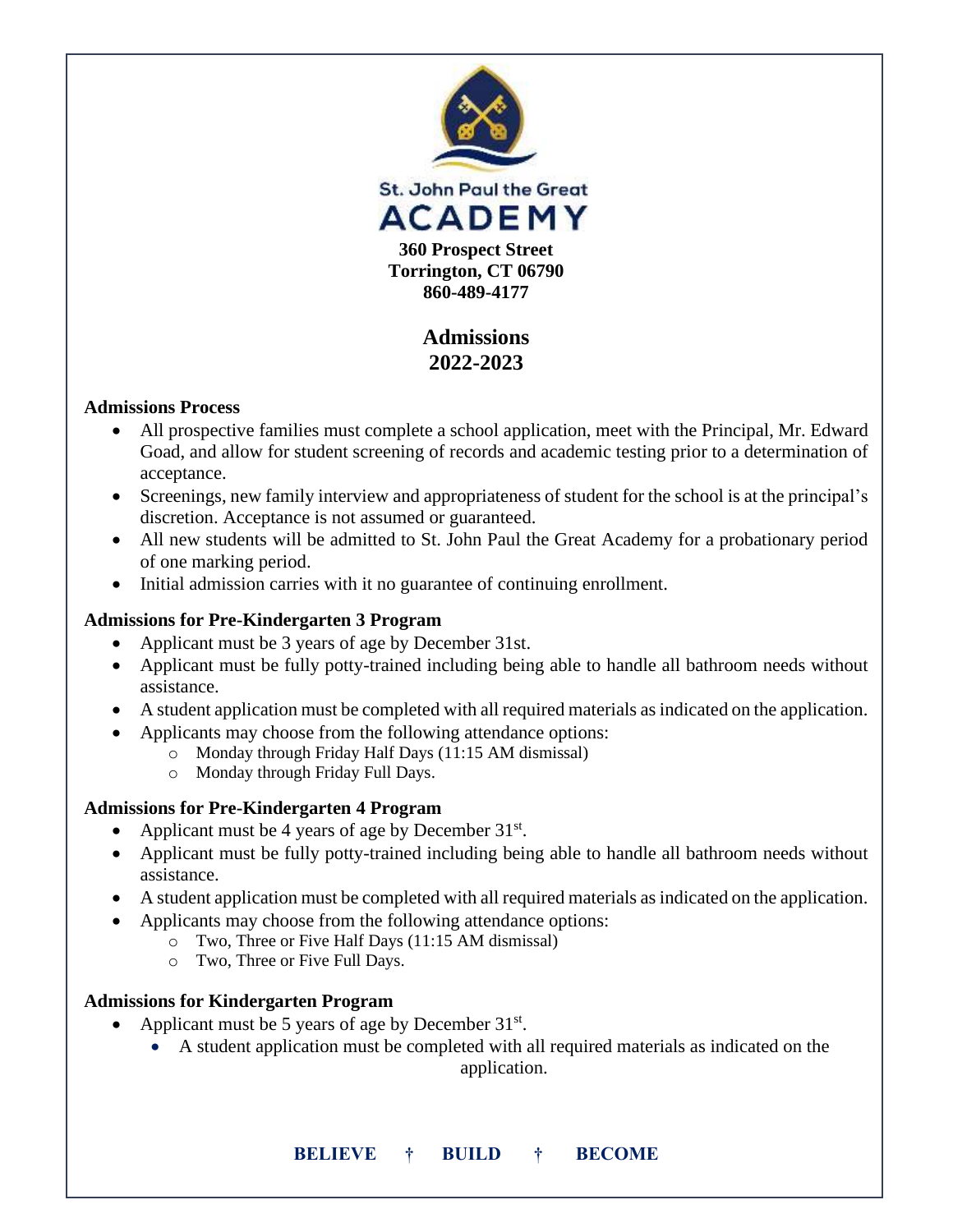

**860-489-4177**

# **Admissions (continued)**

## **Admissions for Grades 1 through 8**

- A student application must be completed with all required materials as indicated on this application.
- Release of records/proof of attendance from previous school is required.
- Prospective students will be subject to an academic screening prior to acceptance.
- A "Shadow Day" for a student is strongly encouraged so that the prospective student gains a sense of a typical day at St. John Paul the Great Academy.

# **Frequently Asked Questions**

**Is Financial Aid Available?** Yes, in addition to our "Just" Tuition Model, the Bruttomesso Scholarship is available but only to those families who apply and then qualify. In order to be eligible to qualify, families must complete the necessary application and submit the required documents. Some families, despite completing these requirements, may not be awarded aid.

**What Are the School Day Hours?** Pre-K students' Full Day is 7:40 AM- 2:00 PM. Half Day Pre-K students dismiss at 11:15AM. Students in K through Grade 8 attend school from 7:40 AM to 2:00 PM and may begin arriving at 7:25 AM.

**How Many Students Are in Each Class?** Our S.T.R.E.A.M. Model Teacher to Student ratio is 1-20*.*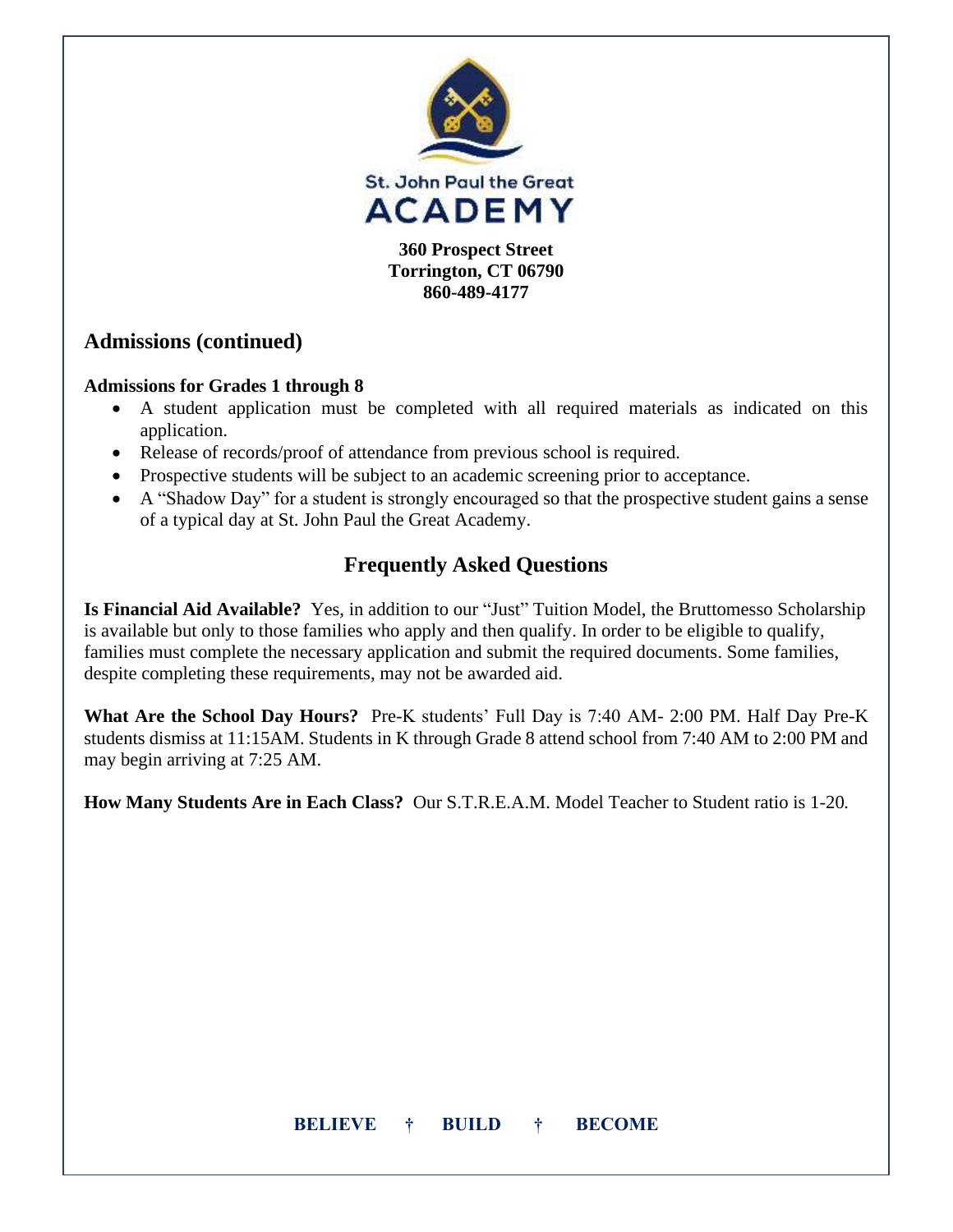

# **"Just" Tuition Rates Grade Kindergarten through 8 2022-2023**

### Why Just Tuition?

- The Goal: Make Catholic education accessible to any family who seeks it.
- •The Strategy: Provide a tool to support families to make Catholic Education a reality.
- •The Tactic: To create a tuition based on a data driven system that uses a shared formula.

## Who Can Apply?

•Just tuition is not limited to lowincome familes; any family who applies for the 2022-2023 school year at St. John Paul the Great Academy can apply and discuss tuition options with school leaders.

### Key Aspects

- •Calculates tuition to the unique circumstances of each family.
- •Participation in Just Tuition is voluntary. Families who opt out can choose to pay the set tuition.
- •St. John Paul the Great Academy remains in complete control of tuition rates.
- •Increased enrollment leads to a healthier education and more sustainable school environment.

# **How it Works? Family Elects to Apply for Just Tuition**

Family Applies by Turning in Pages 1 & 2 of 1040 Tax Return 2021

Academy Sets Family Tuition Based on: Shared Formula; adjustments; 2021- 2022 Tuition and Taking Into Account a Family Eligibility for Outside Scholarships and Aid.

Academy Communicates Tuition to Family

N

# **Family Chooses Not to Apply for Just Tuition or Declines to Share any Personal Financial Data**

| Family Pays Academy's Set Tuition<br>(with multi-child discounts) |  |
|-------------------------------------------------------------------|--|
| <b>BELIEVE</b><br><b>BECOME</b><br><b>BUILD</b><br>$+$<br>$+$     |  |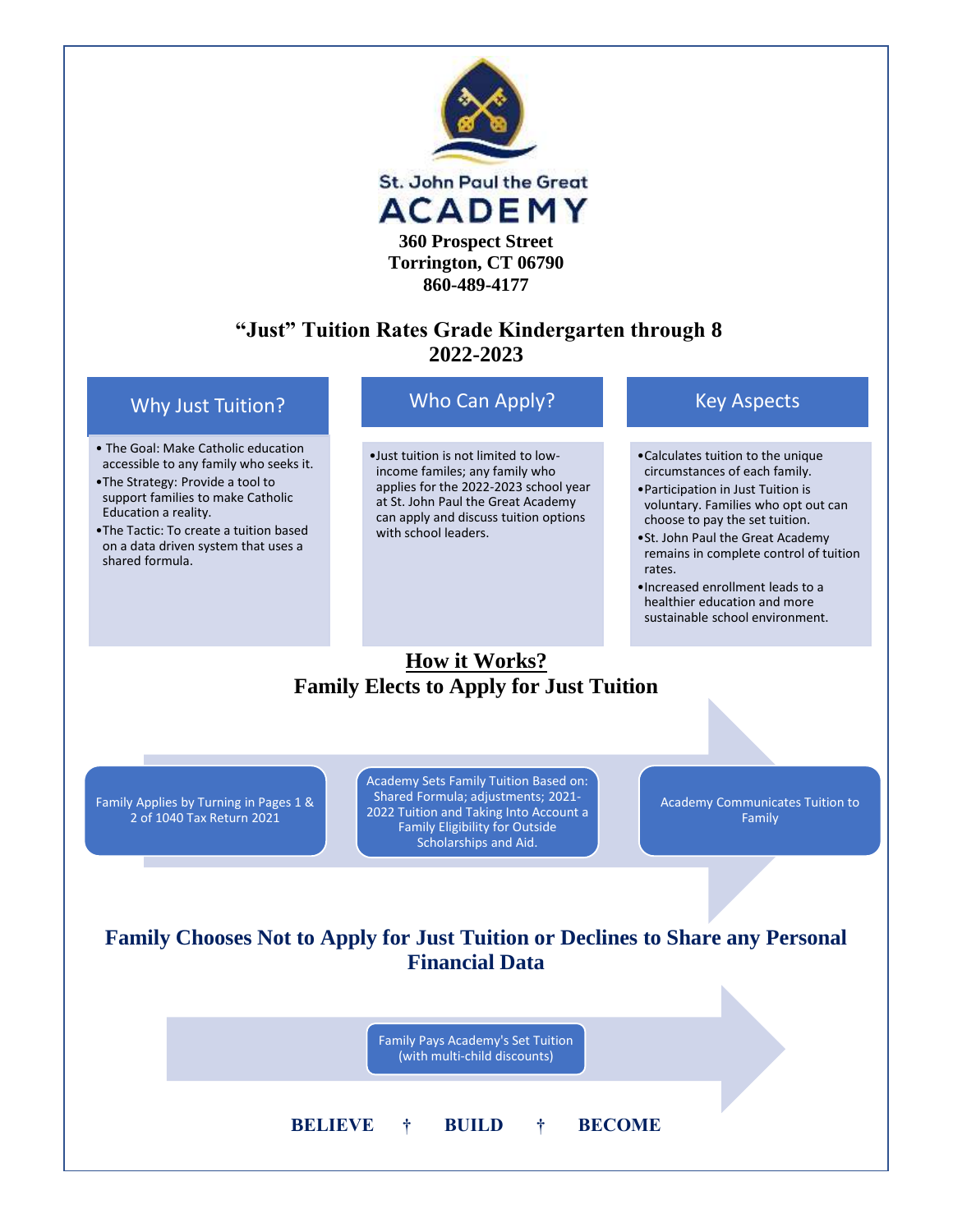|                                          |                     | St. John Paul the Great<br><b>ACADEMY</b><br><b>360 Prospect Street</b><br>Torrington, CT 06790<br>860-489-4177<br><b>Pre-K3 and Pre-K4 Tuition Rates</b><br>2022-2023 |                                                                                                                                                                |
|------------------------------------------|---------------------|------------------------------------------------------------------------------------------------------------------------------------------------------------------------|----------------------------------------------------------------------------------------------------------------------------------------------------------------|
| <b>Full Day</b><br>$7:40 AM - 2:00 PM$   | <b>Tuition Rate</b> | <b>Payment Option 1</b><br>One Annual Payment<br>On or Before July 1                                                                                                   | <b>Payment Option 2</b><br><b>All FACTS Tuition</b><br>10 Monthly Payments<br>Beginning July 20.<br>Each Withdrawn on<br>the<br>20 <sup>th</sup> of the Month. |
|                                          |                     | <b>Tuition Rate</b>                                                                                                                                                    |                                                                                                                                                                |
| 3 full days/week                         | \$3,828.00          | \$3,828.00                                                                                                                                                             | 10 months=\$382.80                                                                                                                                             |
| 5 full days/week                         | \$6,380.00          | \$6,380.00                                                                                                                                                             | 10 months=\$638.00                                                                                                                                             |
| 2 full days/week                         | \$2,552.00          | \$2,552.00                                                                                                                                                             | 10 months = $$255.20$                                                                                                                                          |
|                                          |                     | The Pre-K3 and Pre-K4 Tuition Rates are not eligible for the "Just" Tuition Rates.                                                                                     |                                                                                                                                                                |
| <b>Half Day</b><br>$7:40$ AM $-11:15$ AM | <b>Tuition Rate</b> | <b>Payment Option 1</b><br>One Annual Payment<br>On or Before July 1                                                                                                   | <b>Payment Option 2</b><br><b>All FACTS Tuition</b><br>10 Monthly Payments<br>Beginning July 20.<br>Each Withdrawn on<br>the<br>20 <sup>th</sup> of the Month. |
|                                          |                     | <b>Tuition Rate</b>                                                                                                                                                    |                                                                                                                                                                |
| 3 half days/week                         | \$2,508.00          | \$2,508.00                                                                                                                                                             | 10 months=\$250.80                                                                                                                                             |
| 5 half days/week                         | \$4,180.00          | \$4,180.00                                                                                                                                                             | 10 months=\$418.00                                                                                                                                             |
| 2 half days/week                         | \$1,672.00          | \$1,672.00                                                                                                                                                             | 10 months = $$167.20$                                                                                                                                          |
|                                          |                     | The Pre-K3 and Pre-K4 Tuition Rates are not eligible for the "Just" Tuition Rates.                                                                                     |                                                                                                                                                                |
|                                          |                     |                                                                                                                                                                        |                                                                                                                                                                |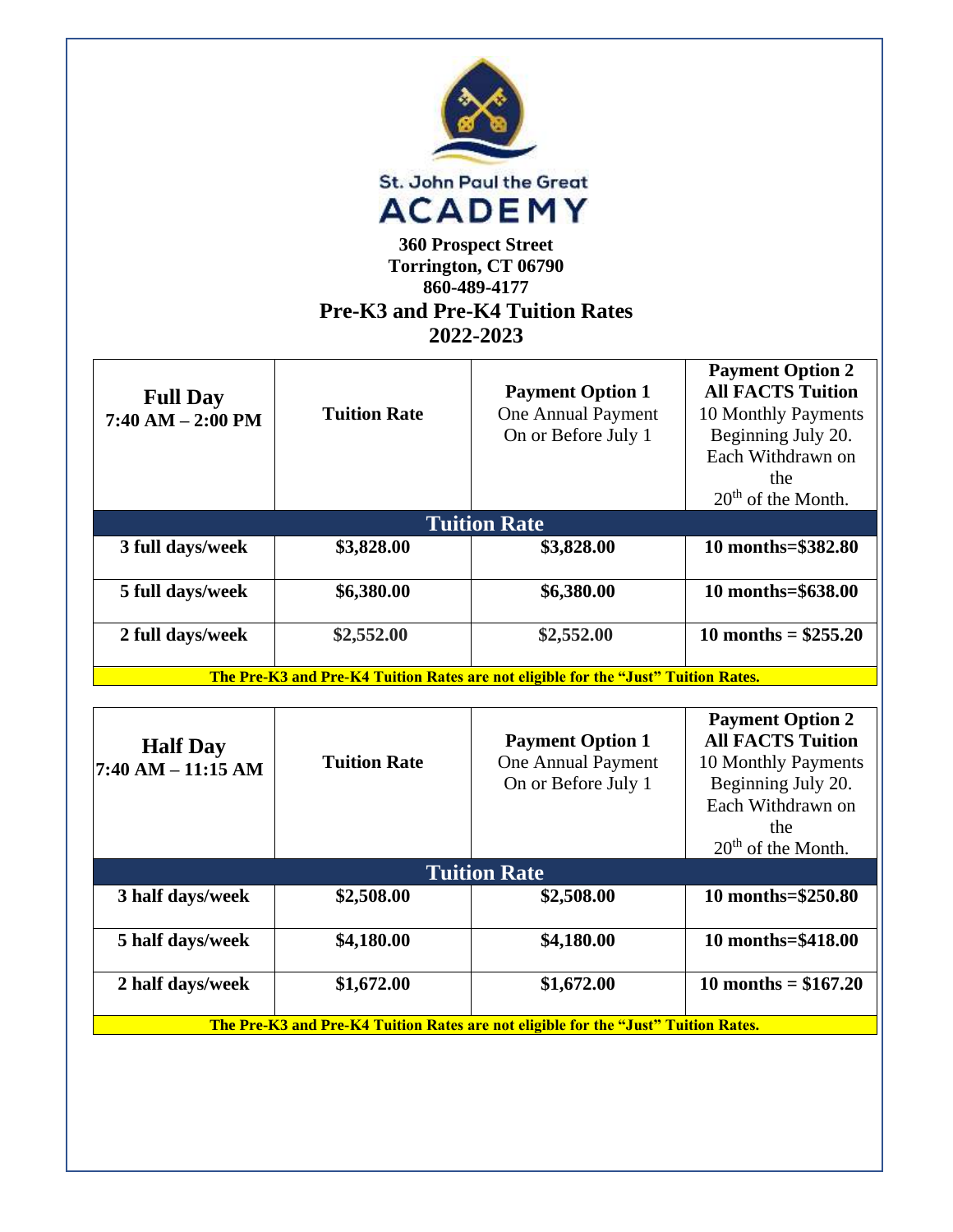

# **Kindergarten through Grade 8 Tuition Rates 2022-2023**

## **Tuition Rate \$5,000**

**●Kindergarten through Grade 8 Tuition Rates are eligible for "Just" Tuition.**

**●Please Note: Families can choose from the full payment plan and the 10 Month Budget Payment Plan.**

## **Tuition Discounts & Scholarships**

**●Multiple Child Discount: 1st Child \$5,000; 2nd child: \$4,500; 3rd Child: \$4,000**

**●Please note: The 2% Early Full Tuition Payment Discount Has Been Removed**

**●Please Note: Those families who utilize the multiple child discount will continue to be eligible for Scholarships.**

# **Just Tuition**

●**Minimum Tuition Set at \$2,500 per child.**

**●Families with extenuating circumstances who cannot afford their set tuition may call the parish office to schedule a meeting with the Pastor of St. John Paul the Great Academy and Parish, Fr. Emmanuel. ●If you submitted your 1040 for any Financial Aid Scholarships, including Bruttomesso, you will need to resubmit page 1 and 2 of 1040.**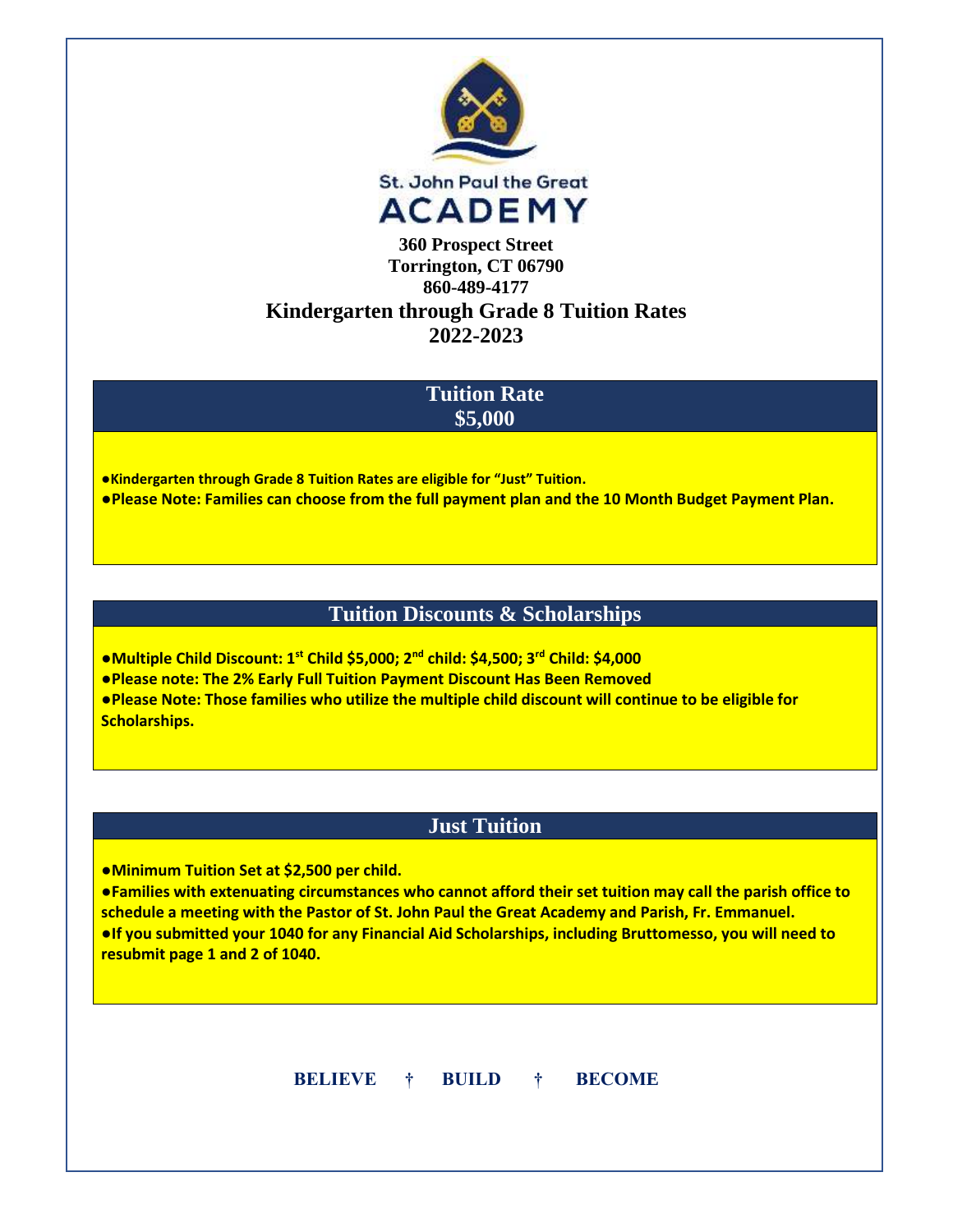

# **Financial Obligation Policy 2022-2023**

Upon registration, each family **MUST** sign a copy of the Tuition Contract and the Statement of Fundraising Obligation & Volunteer Hours. These forms must be returned to the school office along with the Registration Form and the \$100.00 per FAMILY non-deductible, non-refundable registration fee and all other required paperwork that is included in their Registration Information. **Registration deadline is May 31. Late registration is only accepted if space is available.**

**Tuition is due according to one of the following two payment options:**

**1. Option 1\*: Annual:** Full tuition payable by July 1.

**Option 2: All FACTS 10 Month Tuition Management agreements begin July 20, 2022.** 

FACTS provides for an automatic payment plan that includes a \$45.00 enrollment fee charged by the company.

#### **Delinquent Tuition**

- **1.** For those families who choose to pay their tuition by Option 1, payment **MUST** be made on or before July 1. Any delinquent tuition accounts need to be reviewed by Father Emmanuel and the student's parents in order to continue in school. No EXCEPTIONS.
- **2.** A fee of \$25.00 will be assessed for each check returned by the bank.
- **3.** No post-dated checks will be accepted.

### **Tuition Refunds**

If a student withdraws from the school during the school year, a refund shall be due according to the following:

**1.** Tuition is divided over 10 months and a refund will be issued for dollars paid in excess of the calculated amount for the months enrolled. Any days enrolled in a month will count as a full month of enrollment.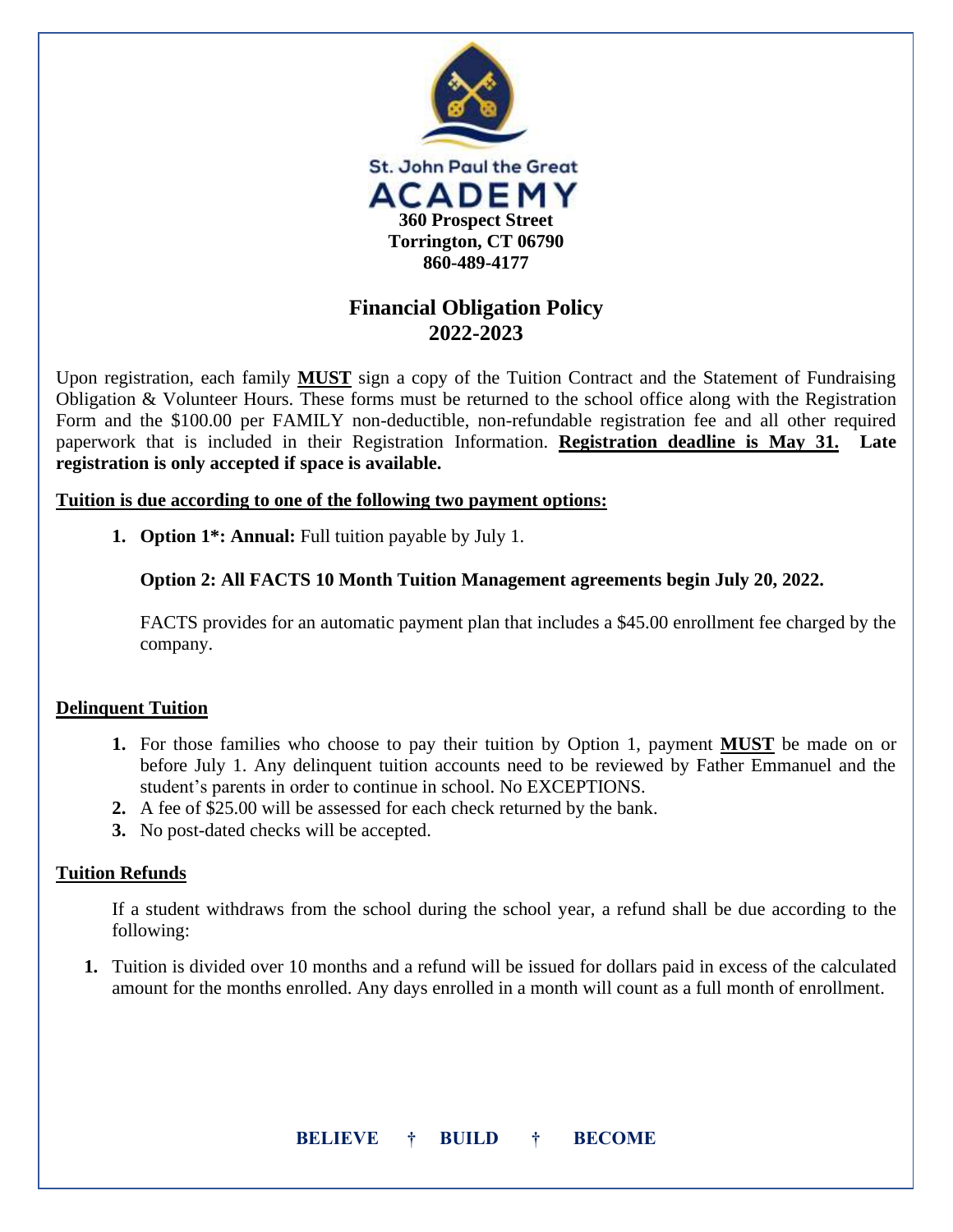# **2022-2023 Financial Obligation Policy (continued)**

**2.** Any other outstanding financial obligations (Fundraising, After School, Meals, etc.) will be deducted from the calculated refund due.

### Fundraising Obligation

**1.** The fundraising pre-payment obligation **MUST** be paid in full by July 1, 2022.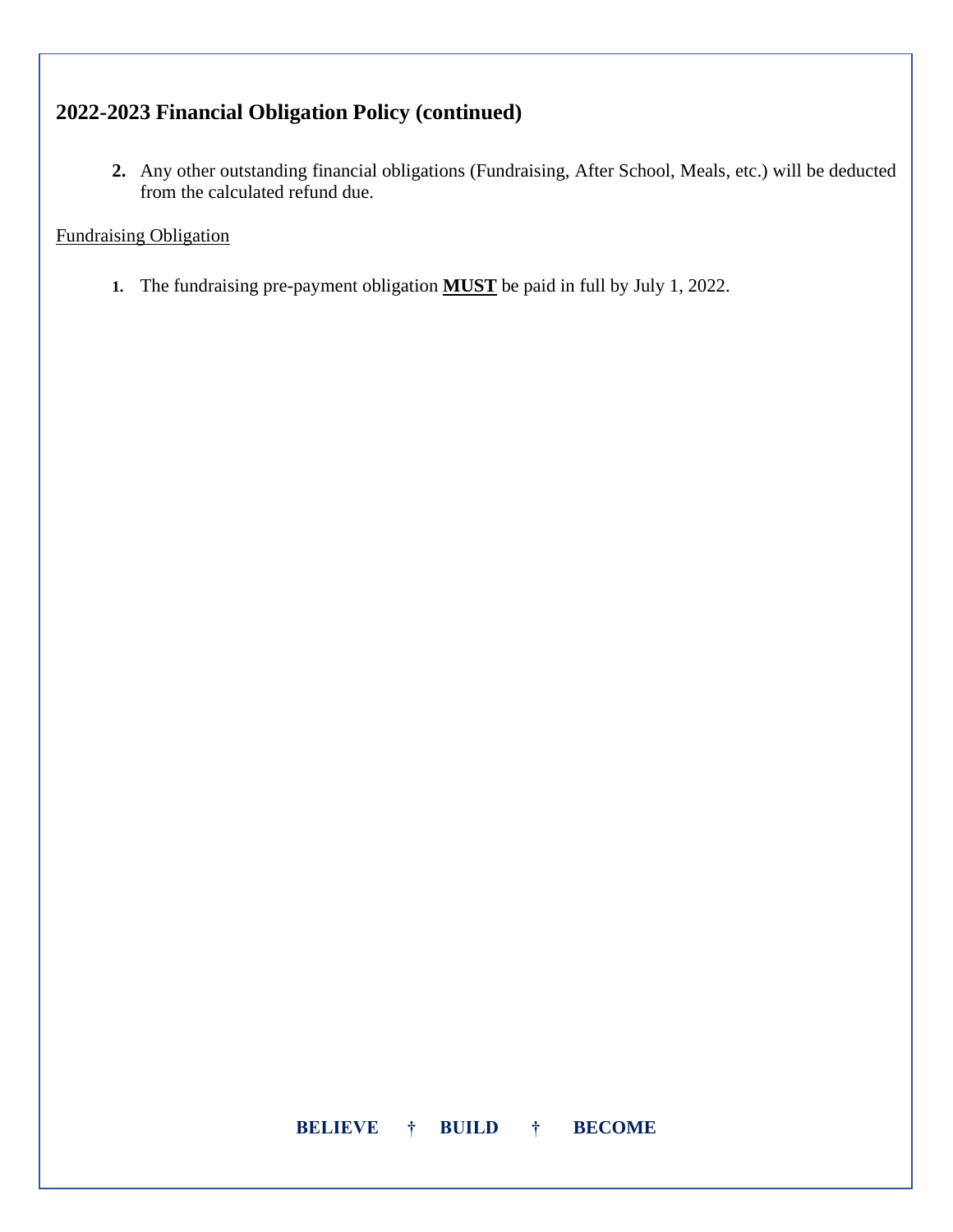| I. | <b>Family Information:</b>          | <b>Tuition Contract</b><br>2022-2023                                                               |  |
|----|-------------------------------------|----------------------------------------------------------------------------------------------------|--|
|    |                                     |                                                                                                    |  |
|    |                                     |                                                                                                    |  |
|    |                                     |                                                                                                    |  |
|    |                                     |                                                                                                    |  |
|    | Email:                              |                                                                                                    |  |
|    |                                     | Option 1: ANNUAL (Payment due on or before July 1, 2022)                                           |  |
|    |                                     | Option 2: All FACTS 10 Month Tuition Management agreements begin July 20, 2022.                    |  |
|    | a FACTS Application electronically. | Provisions will be made to allow computer access in the school office for anyone needing to submit |  |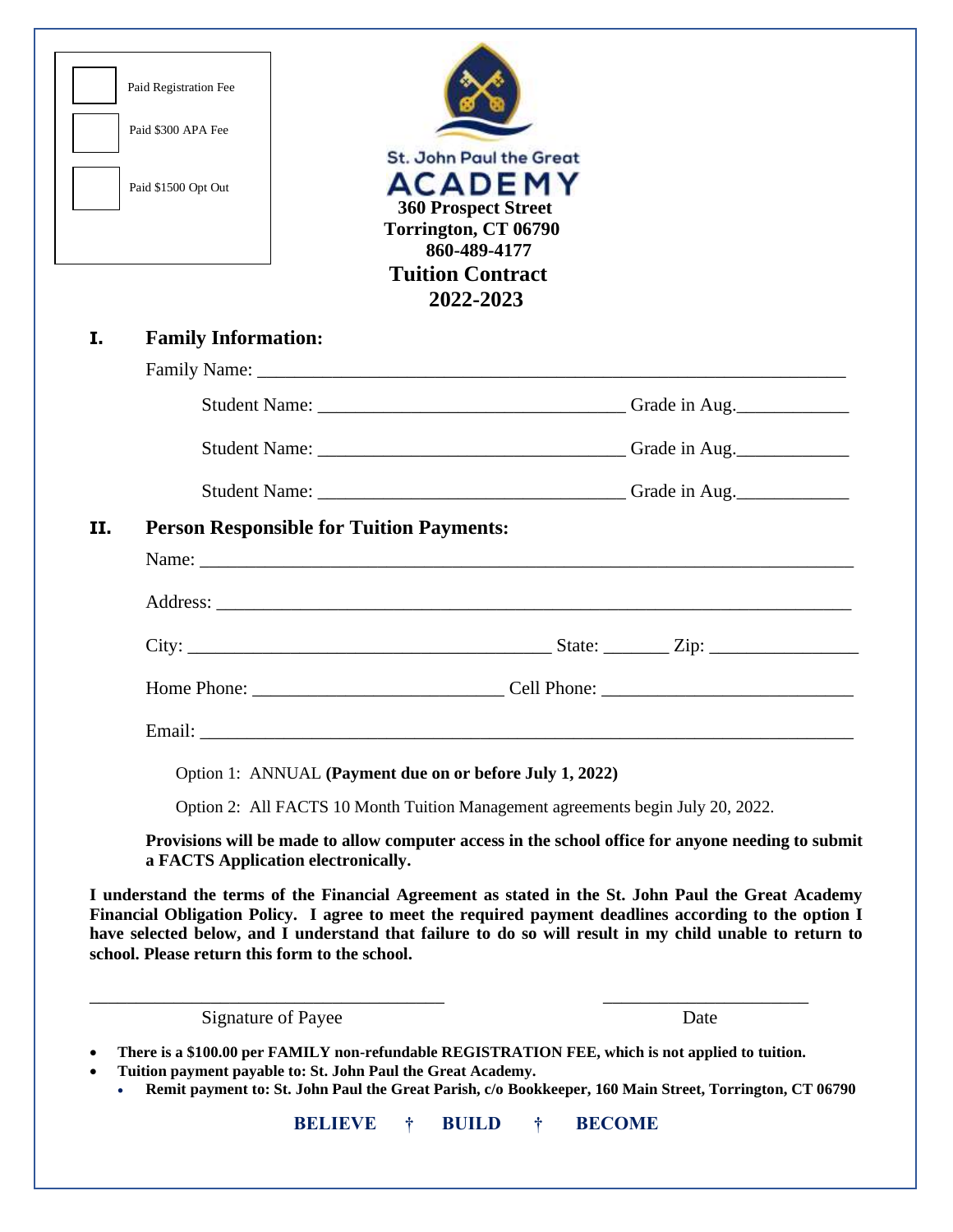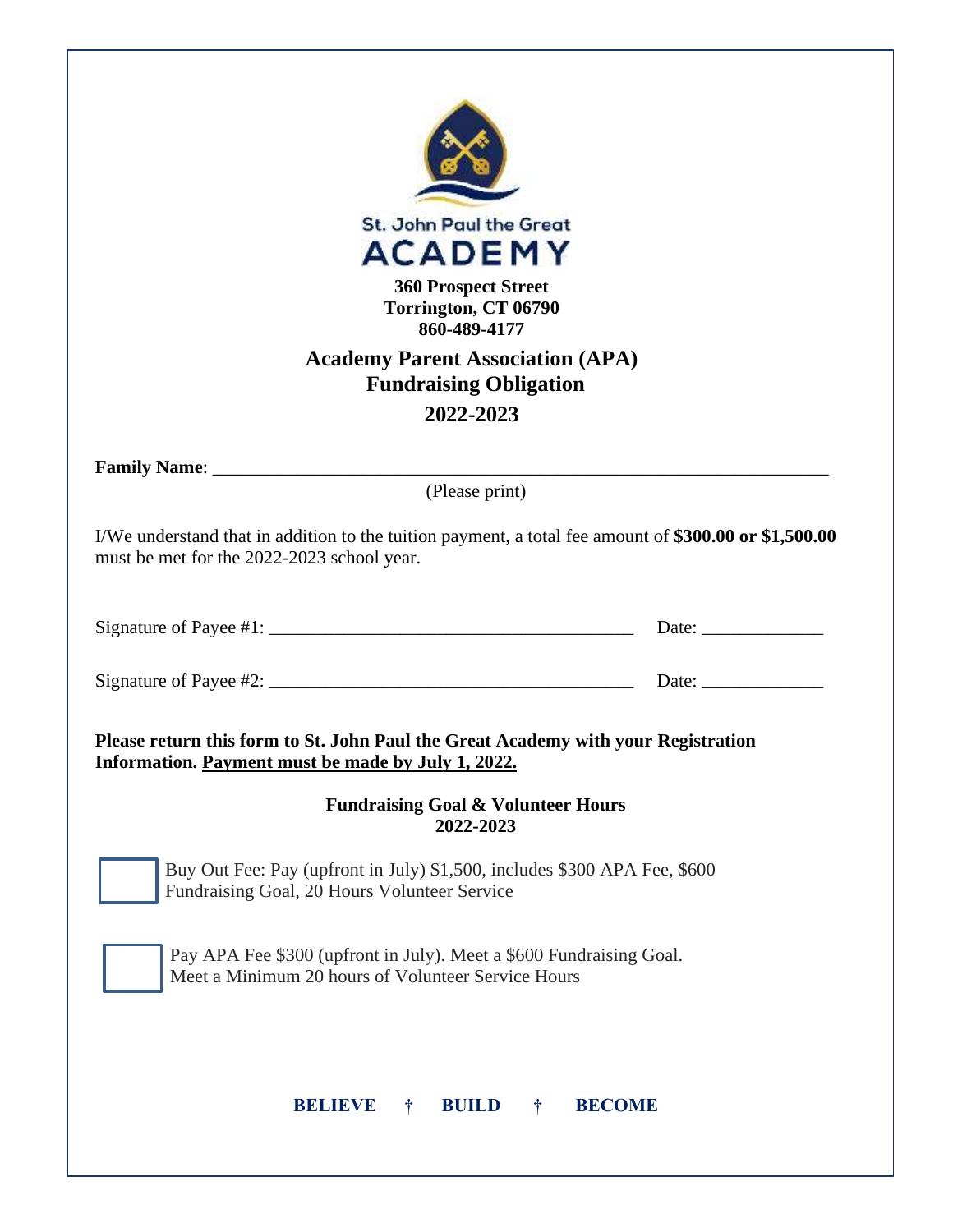

# Archdiocese of Hartford Common Admissions Application

| For Office Use Only |     |    |  |  |  |  |
|---------------------|-----|----|--|--|--|--|
| Date Received       |     |    |  |  |  |  |
| Fee Paid            |     |    |  |  |  |  |
| $Check \#$          |     |    |  |  |  |  |
|                     | WL. | NA |  |  |  |  |

For Pre-K, Elementary, and Middle Schools

| Name of School | St. John Paul the Great Academy School Phone # |                      | 860-489-4177                  |
|----------------|------------------------------------------------|----------------------|-------------------------------|
|                | Address of School 360 Prospect Street          | Website              | stiohnpaulthegreatacademy.org |
| City           | Torrington                                     | Admission to grade # |                               |

*Archdiocese of Hartford*

Archdiocese of Hartford<br>Vision Statement: The fundamental purpose of Catholic schools is to advance the educational mission of the Church! Catholic schools educate diverse student bodies rision statement. The junaamental parpose of Camouc schools is to davance the eaucational mission of the Charch: Camouc schools eaucule aiverse statem bot<br>to form Catholic, person-centered learning communities; provide qua social teachings; involve students to serve and support parish life and the local civic communities; graduate students who are critical thinkers, productive moral citizens, and spiritual leaders; and recognize and appreciate parents as the primary educators of their children.

GENERAL INFORMATION: A non-refundable application fee of \$100 must accompany the application. Checks should be made payable to **St. John Paul the Great Academy**. Applications must be filled out completely.

#### **A copy of student's Birth Certificate must accompany this application. If Catholic, a copy of your child's Baptismal certificate MUST also accompany this completed application.**

#### **Student Information:**

|               | <b>Last Name</b>                            |        |              |     |                   | <b>First Name</b> |                                   |      |       |        |                  | <b>Middle</b> |                |            |    | <b>Nickname</b>       |  |  |
|---------------|---------------------------------------------|--------|--------------|-----|-------------------|-------------------|-----------------------------------|------|-------|--------|------------------|---------------|----------------|------------|----|-----------------------|--|--|
|               | <b>Student's Home Address:</b>              |        |              |     |                   |                   |                                   |      |       |        |                  |               |                |            |    |                       |  |  |
| <b>Street</b> |                                             |        |              |     |                   |                   | Town                              |      |       |        |                  |               | <b>State</b>   |            |    | Zip                   |  |  |
| Home Phone    |                                             |        |              |     |                   |                   | Family E-mail Address             |      |       |        |                  |               |                |            |    |                       |  |  |
| Date of Birth |                                             |        |              |     |                   |                   | Birthplace (City, State, Country) |      |       |        |                  |               |                |            |    |                       |  |  |
| Male          |                                             | Female |              |     |                   |                   | Is Student a U.S. Citizen?        |      |       | Yes    |                  |               |                |            | No |                       |  |  |
|               | Child lives with:                           |        | both parents |     |                   |                   | mother                            |      |       | father |                  |               |                |            |    | other individual      |  |  |
|               | If "other individual", please indicate Name |        |              |     |                   |                   |                                   |      |       |        |                  |               |                |            |    | Relationship to child |  |  |
|               | <b>Father/Guardian Information:</b>         |        |              |     |                   |                   |                                   |      |       |        |                  |               |                |            |    |                       |  |  |
|               |                                             |        |              |     |                   |                   |                                   |      |       |        |                  |               |                |            |    |                       |  |  |
|               | Prefix: (Mr./Dr.)                           |        |              |     | <b>First Name</b> |                   |                                   |      |       |        | <b>Last Name</b> |               |                |            |    |                       |  |  |
|               | Address if different                        |        |              |     |                   |                   |                                   | City |       |        |                  |               |                | State, Zip |    |                       |  |  |
|               | Home Tel. # if different                    |        |              |     |                   |                   | Work Tel. #                       |      |       |        |                  |               | Cell #         |            |    |                       |  |  |
| Occupation    |                                             |        |              |     | Employer          |                   |                                   |      |       |        |                  |               | E-mail address |            |    |                       |  |  |
|               | <b>Mother /Guardian Information:</b>        |        |              |     |                   |                   |                                   |      |       |        |                  |               |                |            |    |                       |  |  |
|               | Prefix: (Mr./Dr.)                           |        |              |     | <b>First Name</b> |                   |                                   |      |       |        | <b>Last Name</b> |               |                |            |    |                       |  |  |
|               | Address if different                        |        |              |     |                   |                   |                                   | City |       |        |                  |               |                | State, Zip |    |                       |  |  |
|               | Home Tel. # if different                    |        |              |     |                   |                   | Work Tel. #                       |      |       |        |                  |               | Cell #         |            |    |                       |  |  |
| Occupation    |                                             |        |              |     | Employer          |                   |                                   |      |       |        |                  |               | E-mail address |            |    |                       |  |  |
|               | Other children in family:                   |        |              |     |                   |                   |                                   |      |       |        |                  |               |                |            |    |                       |  |  |
| Name          |                                             |        |              | Age |                   |                   |                                   |      | Grade |        |                  |               |                |            |    | School attending      |  |  |
|               |                                             |        |              |     |                   |                   |                                   |      |       |        |                  |               |                |            |    |                       |  |  |
|               |                                             |        |              |     |                   |                   |                                   |      |       |        |                  |               |                |            |    |                       |  |  |
|               |                                             |        |              |     |                   |                   |                                   |      |       |        |                  |               |                |            |    |                       |  |  |

| Please specify if a language other than English is spoken at home: |         |  |                            |  |                       |  |  |
|--------------------------------------------------------------------|---------|--|----------------------------|--|-----------------------|--|--|
| How did you hear about this school?:                               | Website |  | <b>Advertisement</b>       |  | <b>Friends/Family</b> |  |  |
| Other (please specify):                                            |         |  |                            |  |                       |  |  |
| Relatives who have attended or are attending this School:          |         |  |                            |  |                       |  |  |
| <b>Name</b>                                                        |         |  | <b>List Years Attended</b> |  |                       |  |  |
|                                                                    |         |  |                            |  |                       |  |  |
|                                                                    |         |  |                            |  |                       |  |  |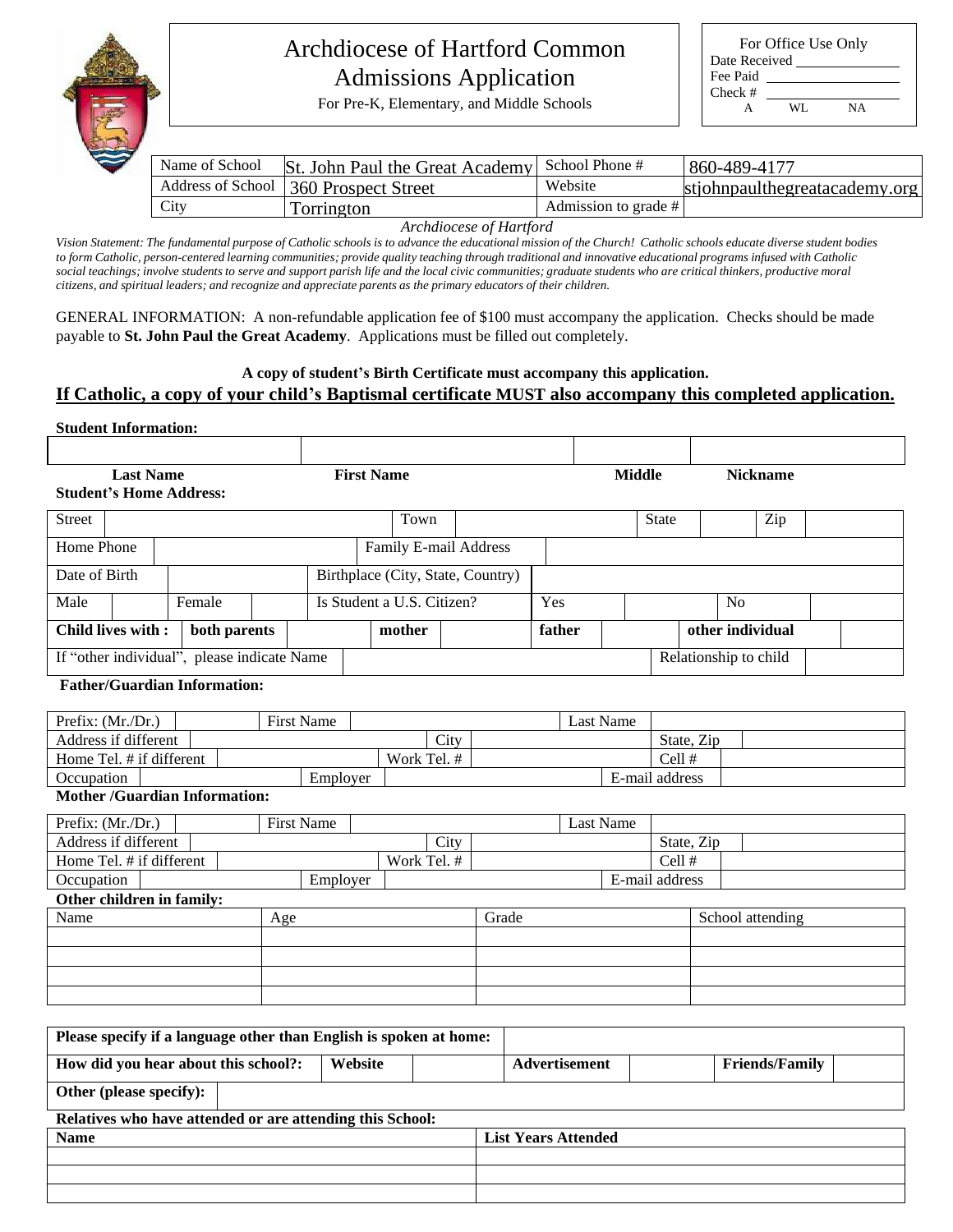#### **RELIGIOUS INFORMATION:**

| Relig<br>Student<br>ΩŤ<br>10r<br>. | Father | Mothe <sub>r</sub> | Juardıan |  |
|------------------------------------|--------|--------------------|----------|--|
|                                    |        |                    |          |  |

#### **If Catholic, please list the parish(es) or church your family is registered with or regularly attends:**

| n. | $\sim$ $\sim$ $\sim$ |  |
|----|----------------------|--|

| If Catholic, does your family contribute to your parish via the envelope system? | <b>Yes</b><br>No. |             |  |  |  |  |  |  |
|----------------------------------------------------------------------------------|-------------------|-------------|--|--|--|--|--|--|
| If Catholic, please provide the following information concerning the applicant:  |                   |             |  |  |  |  |  |  |
| <b>Baptismal Date:</b>                                                           | Name of Church    | Town, State |  |  |  |  |  |  |
| <b>First Communion Date:</b>                                                     | Name of Church    | Town, State |  |  |  |  |  |  |
| <b>Confirmation Date:</b>                                                        | Name of Church    | Town, State |  |  |  |  |  |  |
| If not Catholic, please note denomination:                                       |                   |             |  |  |  |  |  |  |

#### **ACADEMIC BACKGROUND:** Please list all schools the applicant has previously attended.

| School Attended | Grades completed | List Years Attended | Reason for leaving |
|-----------------|------------------|---------------------|--------------------|
|                 |                  |                     |                    |
|                 |                  |                     |                    |
|                 |                  |                     |                    |

| Has your child ever been expelled or refused admission or readmission from any school?                                                    | <b>Yes</b> | N <sub>0</sub> |  |  |  |  |
|-------------------------------------------------------------------------------------------------------------------------------------------|------------|----------------|--|--|--|--|
| If yes, state the name of the school, and the reason for the action.                                                                      |            |                |  |  |  |  |
| Has your child ever received or been evaluated for Special Education Services in a private or public setting?                             | <b>Yes</b> | N <sub>0</sub> |  |  |  |  |
| If yes, please identify who did the evaluation, and provide a brief description of the services required and the services provided below. |            |                |  |  |  |  |
|                                                                                                                                           |            |                |  |  |  |  |
|                                                                                                                                           |            |                |  |  |  |  |
| Has your child ever undergone psycho-educational testing?                                                                                 | <b>Yes</b> | N <sub>0</sub> |  |  |  |  |
| If yes, please provide a brief description of the testing done                                                                            |            |                |  |  |  |  |
| Name and Address of the tester                                                                                                            |            |                |  |  |  |  |
|                                                                                                                                           |            |                |  |  |  |  |

I hereby give St. John Paul the Great Academy the right to contact any previously attended school in regards to the recent enrollment of my child. I hereby authorize said school to supply any and all information requested. I release all persons, companies and corporations supplying and receiving such information to St. John Paul the Great Academy, the Archdiocese of Hartford, and anyone acting on its/their behalf from and against any and all liability which might result from furnishing or receiving such information. I hereby certify that the information submitted in the application process, including this application is true. I understand that if it is determined that any information I have provided is false, the admission of my child may be revoked, or if my child is already in attendance, he or she may be subject to immediate expulsion.

| <b>Parent or Guardian Signature</b> | Date | <b>Parent or Guardian Signature</b> | Date |
|-------------------------------------|------|-------------------------------------|------|

*St. John Paul the Great Academy is a Catholic school that accepts students from different religious, racial, and ethnic backgrounds.*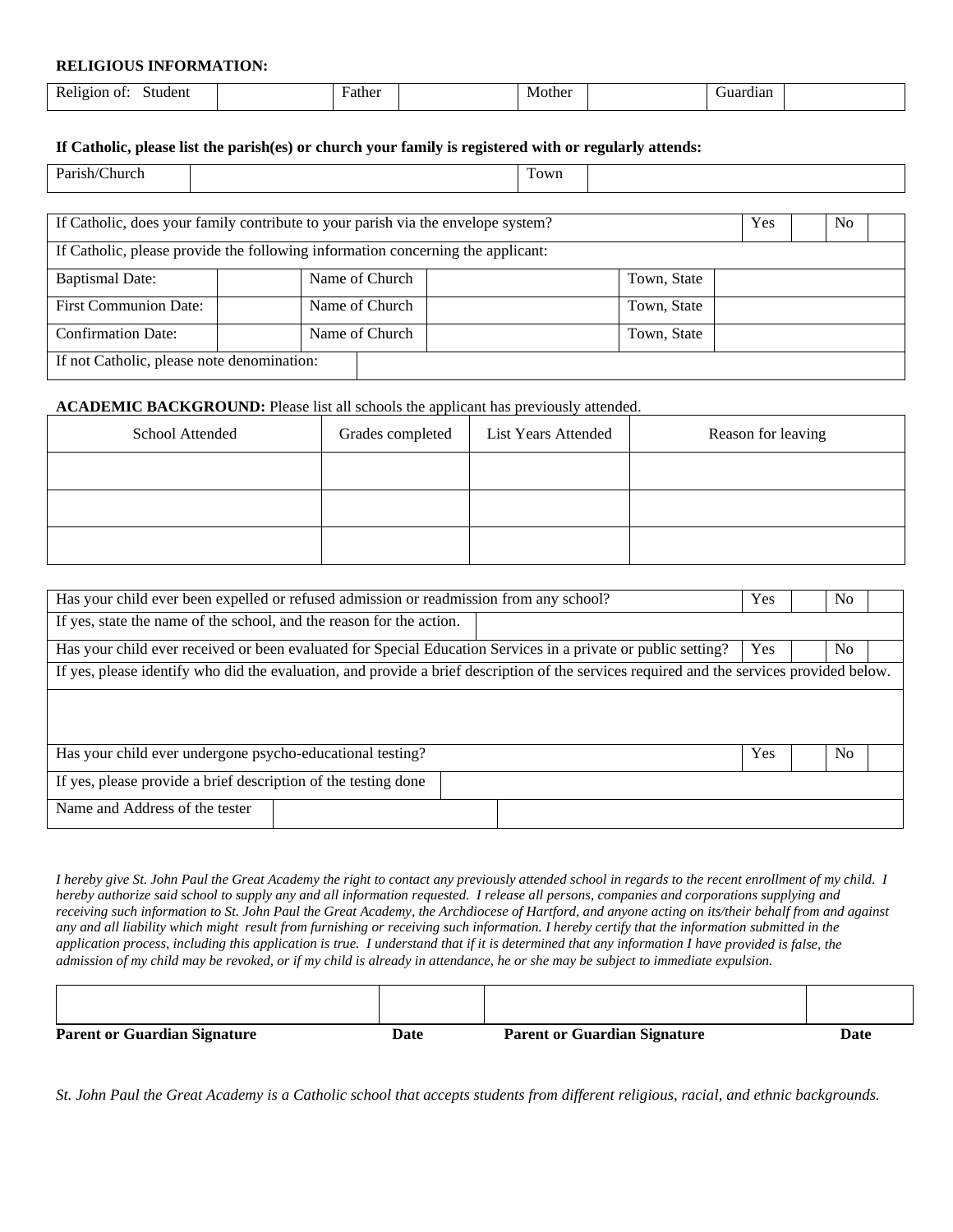

## **Probationary Acceptance 2022-2023**

I understand that my child, \_\_\_\_\_\_\_\_\_\_\_\_\_\_\_\_\_\_\_\_\_\_\_\_\_\_\_\_\_, has been provisionally accepted at St. John Paul the Great Academy. At the completion of the First Marking Period, a conference will be held with the parent(s)/legal guardian(s), teacher and/or principal in attendance. An evaluation of behavioral and academic success will be discussed to determine continued attendance in our Academy's program.

| Parent/Legal Guardian Signature: | Date: |
|----------------------------------|-------|
| Parent/Legal Guardian Signature: | Date: |
| Principal Signature:             | Date: |

**(Please return this form to school.) (One form for each child.)**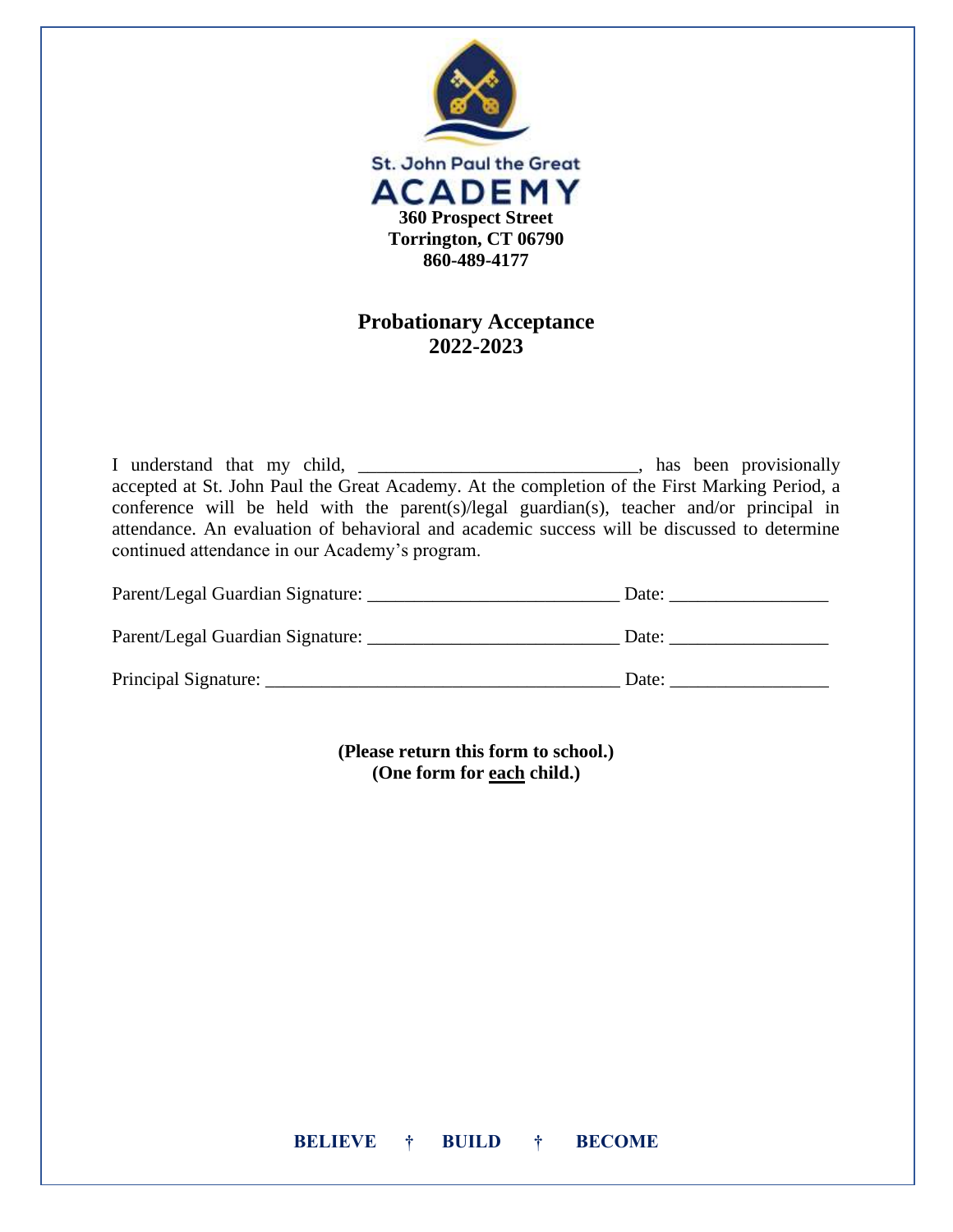

**(860) 489-4177**

# **Consent For Treatment 2022-2023**

**This form must be completed when registering for St. John Paul the Great Academy. No student will be allowed to register without a fully completed CONSENT FOR TREATMENT form. Please return this form to school.**

Dear Parents,

As stipulated in the General Liability Policy of the Catholic Mutual Group for the Archdiocese of Hartford, students are **NOT** covered for medical expenses resulting from any injury received at school; injury claim should be referred to the major medical coverage in force for your child.

Now would be a good time for you to review your insurance coverage for your child. Please be assured that the school takes every precaution, through health and safety instruction, to alleviate any serious injuries that could occur both on the playground and in the gym area.

In the event of a medical situation due to illness or accident to your child, we will need your consent to insure immediate medical treatment. Please read and sign the statement below.

**I understand that should an accident, illness or medical emergency arise, St. John Paul the Great Academy** staff will try to notify me immediately. However, in the event I cannot be reached by telephone, I authorize **any medical or surgical treatment, x-rays, examinations, prescription drugs, etc., deemed necessary by a licensed medical physician**.

| (One form for each child) |                                                  |  |  |  |  |  |
|---------------------------|--------------------------------------------------|--|--|--|--|--|
|                           | <b>BELIEVE</b> † <b>BUILD</b> †<br><b>BECOME</b> |  |  |  |  |  |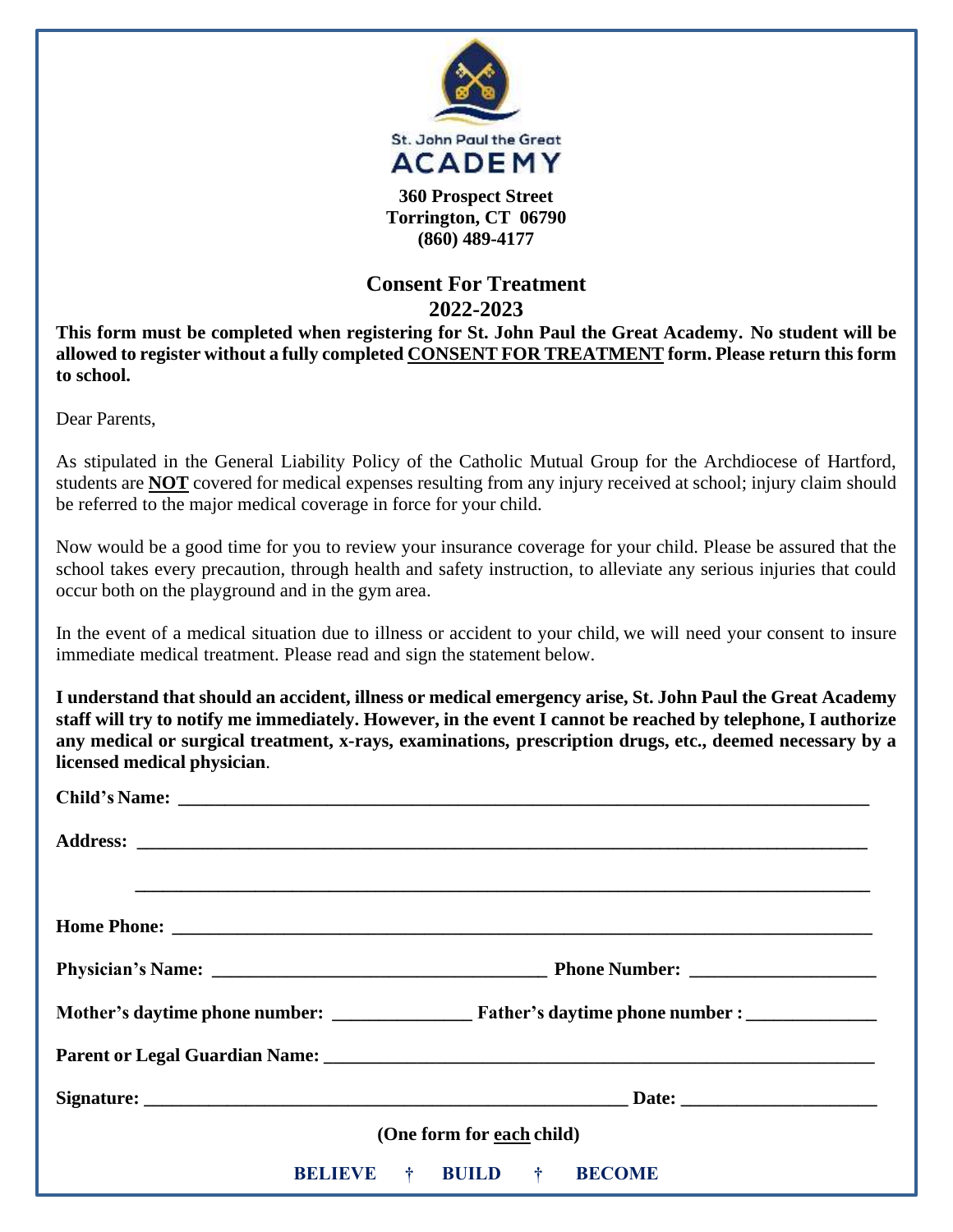

### **Student Information Form**

In order for the school to have the most up-to-date information, please complete and return this form before July 31<sup>st</sup>.

| <b>Student(s) Name</b>                                                                                                                          |                                           |            | Date of Birth                                                                                                                                                                     | Grade                           | Gender   |                                                                              | Telephone                                                |          |
|-------------------------------------------------------------------------------------------------------------------------------------------------|-------------------------------------------|------------|-----------------------------------------------------------------------------------------------------------------------------------------------------------------------------------|---------------------------------|----------|------------------------------------------------------------------------------|----------------------------------------------------------|----------|
|                                                                                                                                                 |                                           |            |                                                                                                                                                                                   |                                 | male     | female                                                                       | Home                                                     |          |
|                                                                                                                                                 |                                           |            |                                                                                                                                                                                   |                                 | male     | female                                                                       | Mom cell                                                 | Dad cell |
|                                                                                                                                                 |                                           |            |                                                                                                                                                                                   |                                 | male     | female                                                                       | Mom work                                                 | Dad work |
| Home Address(es): (List student, parent. etc.)                                                                                                  |                                           | City       | <b>State</b>                                                                                                                                                                      |                                 | Zip code | Email: List email addresses to which school correspondence<br>should be sent |                                                          |          |
|                                                                                                                                                 |                                           |            |                                                                                                                                                                                   |                                 |          |                                                                              |                                                          |          |
| Transportation                                                                                                                                  |                                           |            | Morning bus pick-up address:                                                                                                                                                      |                                 |          |                                                                              |                                                          |          |
| To school:                                                                                                                                      | Car                                       | <b>Bus</b> |                                                                                                                                                                                   |                                 |          |                                                                              |                                                          |          |
|                                                                                                                                                 |                                           |            |                                                                                                                                                                                   | Afternoon bus drop-off address: |          |                                                                              | If drop-off is a sitter or Day Care, enter Program Name: |          |
| From school:                                                                                                                                    | Car                                       | <b>Bus</b> |                                                                                                                                                                                   |                                 |          |                                                                              |                                                          |          |
| In case of early dismissal due to inclement weather, child is to:<br>Go to the home address<br>Same as above<br>Alternate way (Please specify): |                                           |            |                                                                                                                                                                                   |                                 |          |                                                                              |                                                          |          |
| <b>Emergency Contact(s):</b>                                                                                                                    |                                           |            | In the event that the school is unable to contact either parent, please list two other responsible parties (including relationship and phone number) whom the school may contact: |                                 |          |                                                                              |                                                          |          |
| <b>Relation</b><br><b>Name</b>                                                                                                                  |                                           |            | <b>Telephone</b>                                                                                                                                                                  |                                 |          |                                                                              |                                                          |          |
|                                                                                                                                                 |                                           |            |                                                                                                                                                                                   |                                 |          |                                                                              |                                                          |          |
|                                                                                                                                                 |                                           |            |                                                                                                                                                                                   |                                 |          |                                                                              |                                                          |          |
|                                                                                                                                                 |                                           |            | In case of emergency and in the event that all options as listed above have been exhausted, please indicate the action(s) to be taken by St. John Paul the Great Academy:         |                                 |          |                                                                              |                                                          |          |
| Call Dr.<br>Other:                                                                                                                              | Transport my child to the emergency room. |            | , telephone<br>Hold my child at St. John Paul the Great Academy until I can be reached.<br>Proceed according to the best judgment of the school nurse or principal.               |                                 |          | and proceed as instructed.                                                   |                                                          |          |

This information will remain on file in the school office during child's enrollment at St. John Paul the Great Academy. Updates and corrections will be requested annually together with your signature. As a parent or legal guardian, you will be responsible to notify the school office of any necessary changes in the interim</u>. After you have completed the information, please sign and date below and return to the school office or email to: admin@sjptga.org.

\_\_\_\_\_\_\_\_\_\_\_\_\_\_\_\_\_\_\_\_\_\_\_\_\_\_\_\_\_\_\_\_ \_\_\_\_\_\_\_\_\_\_\_\_\_